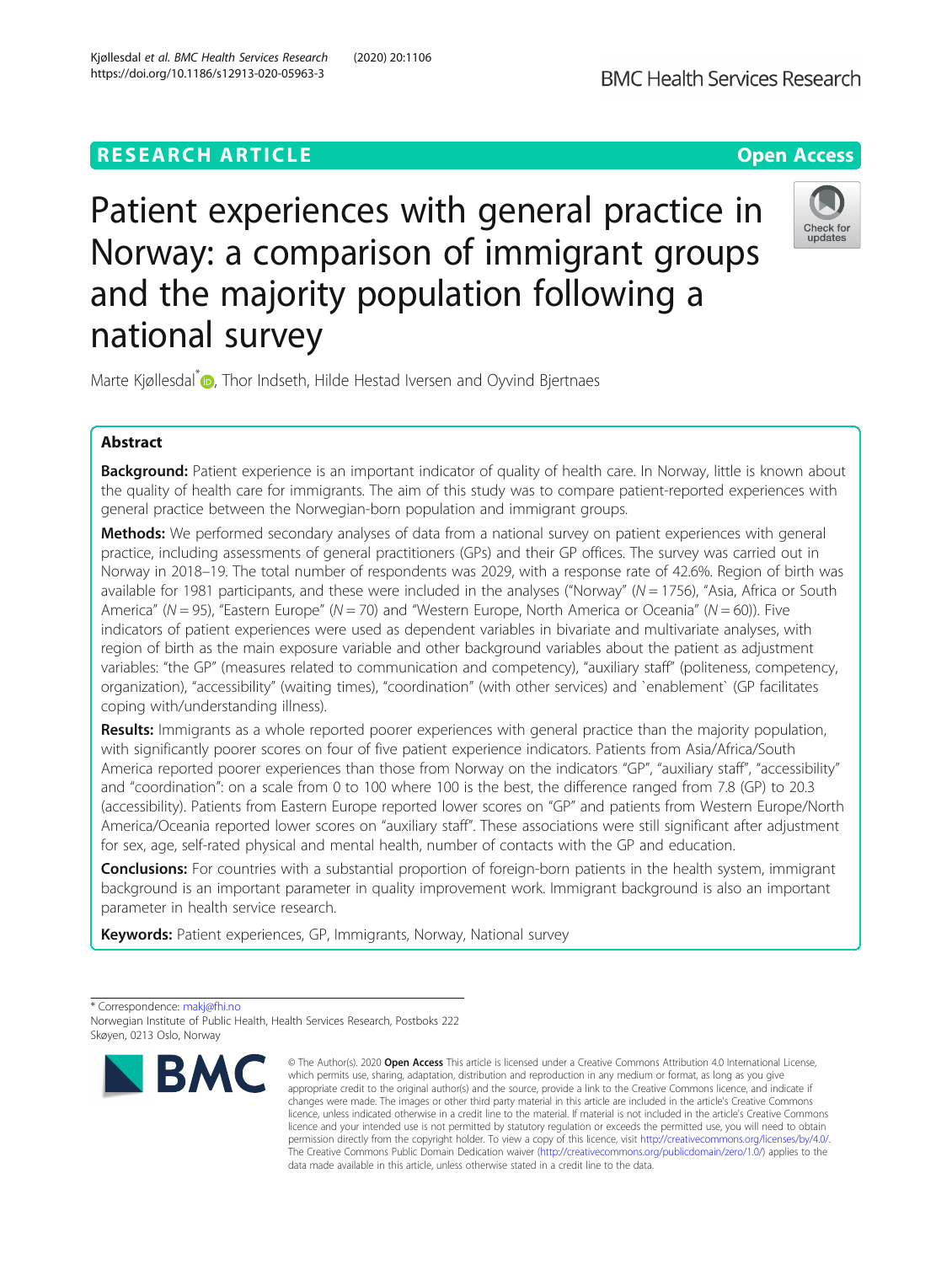## Background

Patient experience is an important indicator of quality of health care, and may inform health personnel and policy makers about the strengths and weaknesses of health care delivery, and identify areas for improvement [\[1](#page-9-0)]. Improved patient experiences can translate into better communication, more informed and involved patients, more timely and correct diagnoses and stronger adherence to therapy [\[1](#page-9-0)]. Patient experiences have been related to clinical effectiveness and patient safety across a range of disease areas [\[1](#page-9-0)].

Patient experiences in general practice may vary over demographic characteristics of populations, including ethnicity and immigrant background. Several explanations for differences in patient-reported experiences could relate to both ethnicity and being an immigrant, such as differences in expectations of health care, and also in rating and reporting of experiences [[2](#page-9-0), [3\]](#page-9-0). Added to which, there may be differences in health care groups receive. Cultural barriers could make it harder to provide the same quality of care to all minority groups [\[4](#page-9-0)], and discrimination in services may occur  $[5]$  $[5]$ . Among relatively newly arrived immigrants, additional possible barriers to high quality care include language and lack of knowledge about the system [[4\]](#page-9-0).

Ethnic differences in patient-reported experiences in health care have been reported in the United Kingdom (UK), with Black, South Asian, and Chinese respondents assessing health care less favourably than White respondents [[6\]](#page-9-0). Another study from the UK showed that Black and British White patients had the same satisfaction level [\[2](#page-9-0)]. Patients identifying as Vietnamese, however, reported higher satisfaction, but also lower expectations, in health care than Whites [[2\]](#page-9-0). A limited number of European studies have looked into patient-reported experiences among immigrants. A study in 31 European countries reported consistently lower general satisfaction with general practitioners (GPs), among first generation immigrants than host populations [\[7](#page-9-0)]. In Germany, patients with a Turkish background (immigrants and their descendants) reported positive experiences of contact with their GP, with the exception of time spent in the waiting room, which was comparable to other patients in Germany  $[8]$  $[8]$ . In Sweden, the experience with primary health care was assessed among three groups of immigrants (from Chile, Turkey and Iran) [\[9](#page-9-0)]. Most patients felt that the GP understood their problem and respected their personality, culture and wishes, and they were satisfied with their consultation [\[9](#page-9-0)].

In Norway, studies suggest that immigrants use primary health care (PHC) services less often than native Norwegians, but that frequency of visits increases with length of stay  $[10]$ . It has also been found that some groups, especially from low- and middle-income countries use primary out-of-hours care more often than natives [[11](#page-9-0)]. A study based on surveys conducted in 2000 and 2002 found that non-western immigrants were less satisfied with their primary care doctor than Norwegians [[12\]](#page-9-0). However, the surveys were restricted to Oslo, only included a general satisfaction item, and did not distinguish between type of primary care doctor. Beyond this study, there is a lack of knowledge about patient experiences with general practice among immigrant patients in Norway.

From 2001, the GP scheme was introduced in Norway, with all citizens having the right to be monitored by one GP. The GP is the gatekeeper to most other health services in Norway. Equity in health services is a clear political goal in Norway. Immigrants are a group at risk of receiving poorer quality health care services than others, and there is a need to assess firstly whether immigrants actually do receive poorer quality services, and secondly in which areas and what could be done to improve services to this group. Recently, a report on patient experiences with general practice in Norway was published [[13\]](#page-9-0). In the survey underlying this report, participants' country of birth was assessed, and differences between immigrants and Norwegian-born were found in four out of five indicators of patient experiences. In this article, we aim to perform an in-depth assessment of differences in patient-reported experiences with general practice between Norwegian-born patients and immigrant patients. In the literature, differences in patient experiences are measured both according to various definitions of immigrant background and to ethnicity. We will study this among immigrants, defined as being born outside Norway. Patient satisfaction and patient experience are distinct concepts, the former representing a patientreported outcome heavily influenced by both patients' expectations and patients' experiences with the structure and processes of health care  $[14]$  $[14]$ . In our study, the instrument primarily focus on patient experiences with the structure and processes of general practice, usually referred to as a patient-reported experience measure (PREM), but we also include an item about patient satisfaction.

## Methods

The national survey was commissioned by the Ministry of Health and Care Services, as part of an evaluation of the regular GP scheme in Norway, and conducted by the Norwegian Institute of Public Health (NIPH).

## Data sources

The national survey on patient experiences with GPs and GP practices was carried out in Norway in 2018–19 [[13\]](#page-9-0). Eligible participants were contacted by mail, and could respond either on paper or electronically. Non-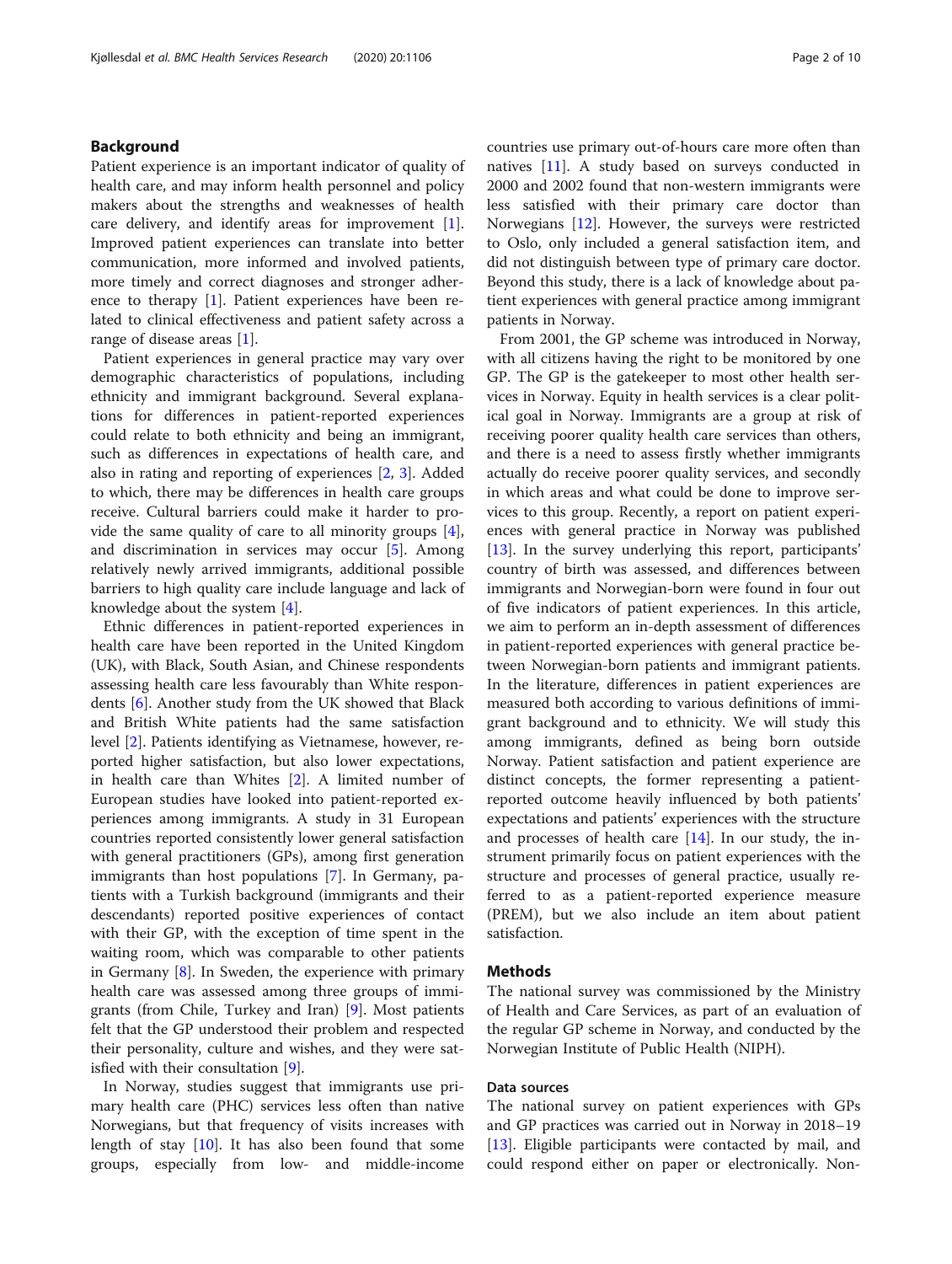responders were sent two reminders. Patients were randomly selected from the lists of selected GPs. GP practices were stratified according to type of municipality and number of GPs in the practice, and randomly selected following the sampling plan. Participants were not offered any form of language assistance in relation to the survey. Hence, it is reasonable to assume that patients with inadequate language skills in Norwegian are underrepresented.

The questionnaire built on a previously used and validated instrument [[15\]](#page-9-0), with 17 additional questions related to the survey's connection to the evaluation of the regular GP scheme ([Supplementary material\)](#page-9-0). The additional questions addressed issues around accessibility, coordination of services, user involvement and coping, and also background characteristics of patients, like immigrant background, education, health and contact with GP during the last year. A number of relevant user organizations were invited to contribute in the development of additional questions. Altogether 47 questions were included, and the updated questionnaire was tested with ten cognitive interviews. The 47 questions were grouped into the following thematic areas: "accessibility", "review of the GP", "auxiliary staff and organization", "coordination", "home visits", "interpreters", "payment", "other concerns" and "background information". There were also free-text fields for further comments from the participants, one related to experiences with the GP and the GP office, and another concerning their wishes for the future regular GP scheme.

## Variables

#### Dependent variables

Based on factor analyses of single questions, three indicators of patient experiences were established [\[13](#page-9-0)]: "the GP" (measures related to communication and competency), "auxiliary staff" (politeness, competency, organization), and "accessibility" (waiting times). Two indicators ("coordination" and "enablement") were made based on theoretical considerations. "Coordination" included two questions on the coordination of health care services not included in the factor analyses because they were not relevant to many of the participants. "Enablement" was based on three questions (about being enabled to cope with/understand illness when in contact with the GP) not included in the factor analyses because they related to outcome, not experiences. All questions included in the indicators had the response categories "not at all", "to a little extent", "to some extent", "to a large extent" and "to a very large extent". These five response categories were scored 0, 25, 50, 75 and 100 respectively. Of the 47 questions, 19 are included in the indicators. The questions underlying each indicator are presented in Table [2.](#page-4-0) Six additional single questions were included: "How satisfied are you with your GP?", "Is it difficult to reach the GP practice by phone?", "Is it important for you to see your own GP when you have an appointment?", "Do you experience having to wait in the waiting facilities beyond the scheduled time?", "Does the communication between the GP and auxiliary staff protect your privacy?" and "Would you recommend your GP to friends or family?"

## Independent variables

Self-reported characteristics of patients included region of origin (where were you born (four defined categories)?): "Norway", "Asia, Africa or South America", "Eastern Europe" and "Western Europe, North America or Oceania" (all except "Norway" categorized as immigrant background), sex, age, education, self-reported physical and mental health,, number of chronic diseases, and participant's number of contacts with their GP/GP practice during the last 24 months.: "0", "1", "2–5", "6–12", "≥13".

#### Statistical analysis

Chi square was used to assess associations between region of origin and categorical variables, and ANOVA for differences in means between groups of region of origin. Multiple linear regression was carried out to assess associations between region of origin and patient experiences with GP (five indicators, overall satisfaction with GP and single questions not in indexes), adjusting for other background variables about the patients. Model 1 was adjusted for sex and age-group, model 2 was additionally adjusted for self-rated physical and mental health and having a chronic condition, and model 3 was additionally adjusted for number of contacts with the GP during the last 24 months and education. Correlation analysis (Pearson's r) was used to assess which of the five aspects of patient experiences was most linked to general satisfaction with the GP and the practice for each region of origin.

We supplemented the linear regressions with multilevel regressions to check the potential effect of the GP practice level on regression coefficients and significance tests.

#### Open-ended comments

The questionnaire included two free-text fields where participants were invited to say more about 1) their experiences with their GP and 2) what they wanted the GP scheme to be like in the future. The main objective of the qualitative analysis was to compare the comments from patients with immigrant background with the comments from the total sample published in the national report [[13](#page-9-0)]. Accordingly, the same approach for qualitative analysis was applied for the data in this study as for the national reporting. Two researchers (MK and HHI)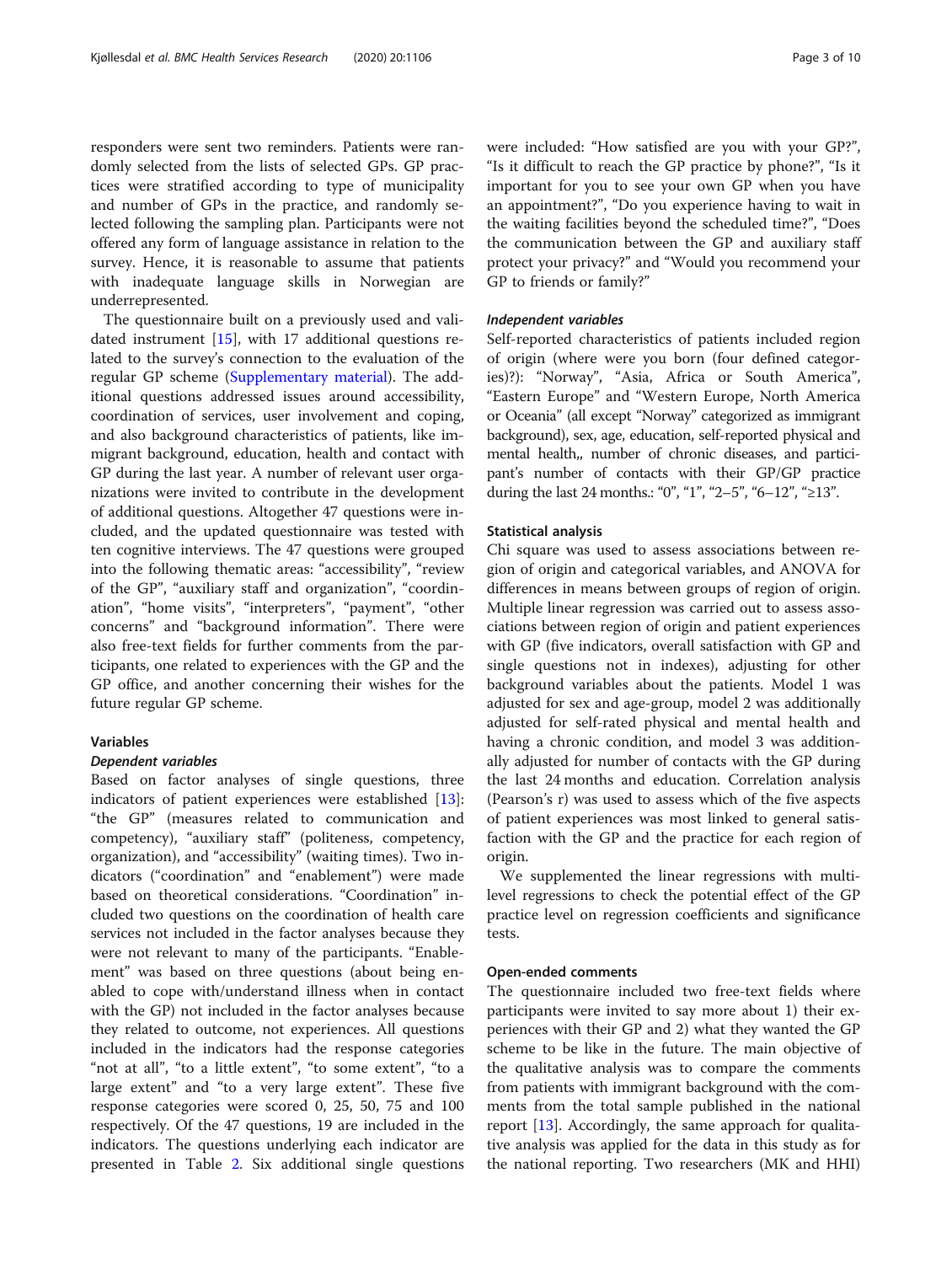independently coded all responses from patients with immigrant background. Firstly, we aimed to determine whether the open-ended comments were of a positive, negative or neutral character. Neutral comments that did not address the GP services or give any specific evaluation of the health care quality were not included in the content analyses. Secondly, the most common themes and subgroups within the themes addressed by the patients were identified. Each open-ended comment was analysed systematically in an iterative manner by creating a thematic coding structure. When new themes emerged, the coding structure was revised and the previous comments re-read to determine congruence with new themes. Any coding ambiguities were resolved through discussion and joint agreement. Thirdly, sentiments and topics identified in the comments from patients with immigrant background were compared to the comments from the national sample.

## Results

A total of 4999 patients (aged > 16 years) were selected, of whom 201 could not be reached, 2 were dead and 36 actively declined to participate. Of the remaining 4760 patients, 2029 patients participated, which was a response rate of 42.6%. Of those, 48 had missing information on country of birth, and were thus excluded, leaving a sample of 1981 participants.

The proportion of female participants was slightly lower among immigrants from Western Europe/North America/Oceania than among participants from Norway, and all immigrant groups had a lower proportion in the highest age group than the Norwegian-born (Table 1). The proportion with good self-rated physical and mental health was lower among immigrants from Asia/Africa/ South America than among participants from Norway (Table 1). The proportion of participants who had a proxy fill out the questionnaire was higher among immigrants from Asia/Africa/South America  $(8.4\%, N=8)$ and Eastern Europe (7.1%,  $N = 5$ ) than among patients born in Norway (1.9%,  $N = 34$ ) and Western Europe/ North America/Oceania (1.7%,  $N = 1$ ).

Mean scores for the five indicators, the questions underlying the indicators, and other single questions for the four groups are shown in Table [2.](#page-4-0) Patients from Asia/Africa/South America had lower scores than those born in Norway on the indicators "GP", "auxiliary staff", "accessibility" and "coordination." They had lower scores on all questions included in these four indicators, except "GP provides sufficient information about use and sideeffects of medication". Patients from Eastern Europe had lower scores than those born in Norway on the indicator "GP", with lower scores on six out of nine questions included. Patients from Eastern Europe also had lower scores than those born in Norway for the question on waiting times for acute consultations, but not for the

Table 1 Characteristics of participants according to participants' region of birth

| N(%)                                                 | Norway<br>$(N = 1756)$ | Asia/Africa/South<br>America<br>$(N = 95)$ | Eastern<br><b>Europe</b><br>$(N = 70)$ | <b>Western Europe/North</b><br>America/Oceania<br>$(N = 60)$ |
|------------------------------------------------------|------------------------|--------------------------------------------|----------------------------------------|--------------------------------------------------------------|
| Women                                                | 995 (56.7))            | 47 (49.5)                                  | 37 (52.9)                              | $25(41.7)^{*}$                                               |
| Age (years)                                          |                        |                                            |                                        |                                                              |
| $16 - 29$                                            | 180 (10.3)             | 16 (16.8)                                  | 5(7.1)                                 | 5(8.3)                                                       |
| $30 - 49$                                            | 367 (20.9)             | 45 (47.4)                                  | 41 (58.6)                              | 23 (38.3)                                                    |
| $50 - 66$                                            | 607 (34.6)             | 30 (31.3)                                  | 20(28.6)                               | 24 (40.0)                                                    |
| $\geq 67$                                            | 602 (34.3)             | 4(4.2)                                     | 4(5.7)                                 | 8(13.3)                                                      |
| Age, trend over groups                               |                        | ***                                        | ***                                    | $***$                                                        |
| Education                                            |                        |                                            |                                        |                                                              |
| Primary School                                       | 283 (16.2)             | 17(18.1)                                   | 6(8.6)                                 | 1(1.7)                                                       |
| Secondary education                                  | 664 (38.1)             | 28 (29.8)                                  | 23 (32.9)                              | 20(33.3)                                                     |
| University or University College S4 years            | 445 (25.5)             | 26(27.7)                                   | 17(24.3)                               | 16(26.7)                                                     |
| University or University College≥4 years             | 351 (20.1)             | 23 (24.5)                                  | 24 (34.3)                              | 23 (38.3)                                                    |
| Education, trend over groups                         |                        |                                            | $\ast$                                 | $***$                                                        |
| Chronic disease                                      | 1131 (65.7)            | $52(55.3)^*$                               | $37(53.6)$ *                           | 32 (55.2)                                                    |
| Good self rated physical health                      | 1233 (70.4)            | 22 (54.7)***                               | 47(67.1)                               | 42 (70.0)                                                    |
| Good self rated mental health                        | 1424 (81.3)            | 62 (66.0)***                               | 54 (78.3)                              | 49 (81.7)                                                    |
| Number of consultations last 24 months (N (min max)) | $11.0(0-104)$          | $8.3(0-65)$                                | $7.4(0-31)$                            | $8.9(0-54)$                                                  |

Difference between group and Norwegian-born participants: \*p < 0.05, \*\*p < 0.01, \*\*\*p < 0.001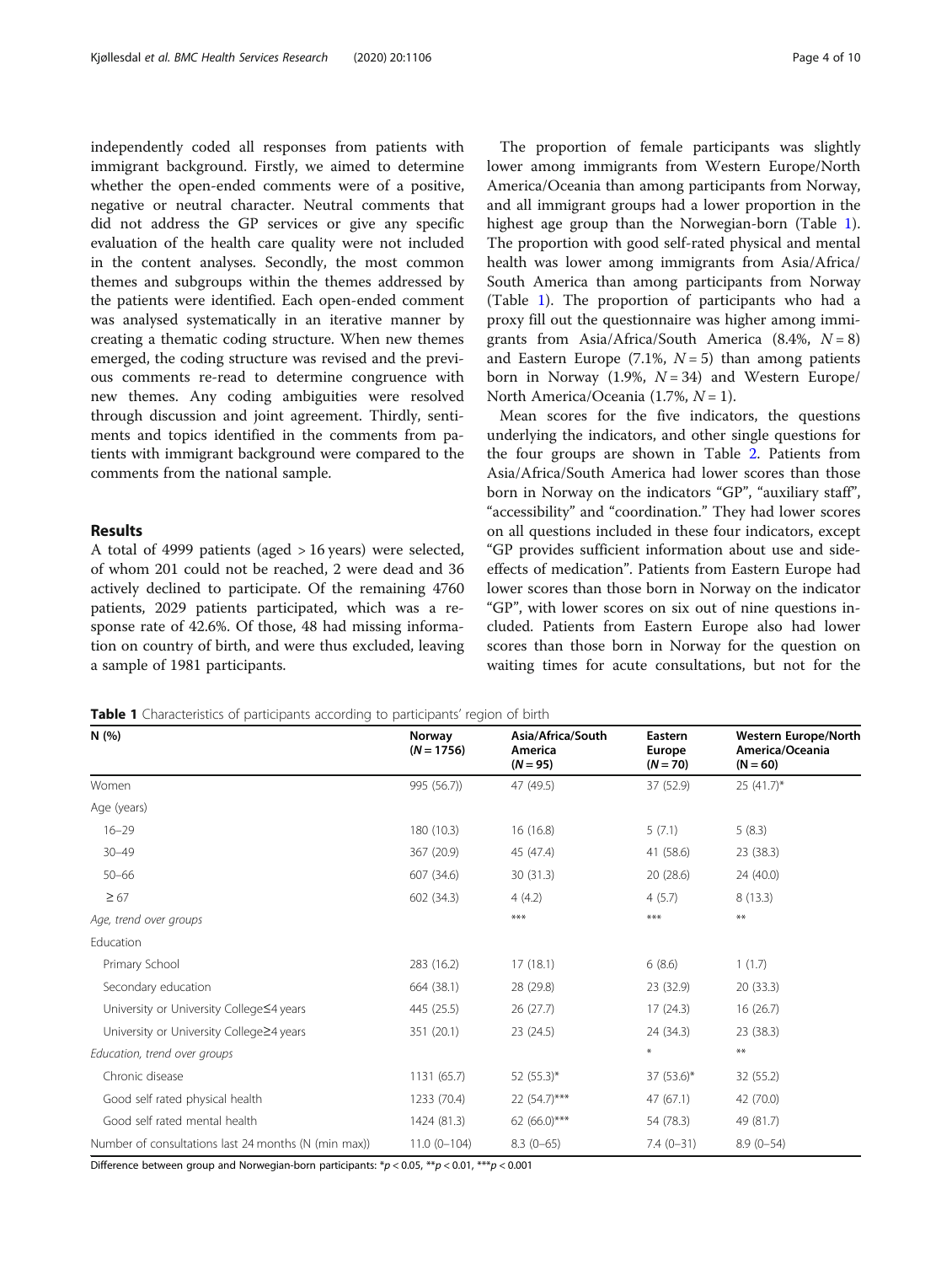## <span id="page-4-0"></span>Table 2 Mean score (SD) on indicators and items according to region of birth

|                                                                                       | Norway      | Immigrants,<br>all | Asia/Africa/South<br>America | Eastern<br><b>Europe</b> | <b>Western Europe,</b><br>North America,<br>Oceania |
|---------------------------------------------------------------------------------------|-------------|--------------------|------------------------------|--------------------------|-----------------------------------------------------|
| GP                                                                                    | 79.0 (16.1) | 73.3 (20.4)***     | 72.2 (19.6)**                | 72.9 (21.1)*             | 75.7 (21.0)                                         |
| GP takes you seriously                                                                | 84.0 (18.5) | 75.5 (27.2)***     | 73.3 (28.2)***               | 75.0 (27.9)***           | 81.3 (24.2)                                         |
| GP has enough time for you                                                            | 74.4 (22.1) | 70.1 $(25.6)^*$    | 69.3 $(26.3)^*$              | 69.0 (26.3)              | 73.1 (23.6)                                         |
| GP talks so that you can understand her/him?                                          | 85.2 (16.8) | 80.2 (22.9)***     | 79.2 (22.7)**                | 78.2 (25.8)**            | 84.1 (23.6)                                         |
| GP is competent                                                                       | 82.7 (17.1) | 77.8 (23.7)***     | 77.6 (22.8)*                 | 77.8 (25.6)*             | 77.9 (23.3)                                         |
| GP is interested in your situation                                                    | 80.1 (19.8) | 76.4 (24.5)*       | 75.6 (24.4)*                 | 68.1 (26.1)              | 78.4 (24.8)                                         |
| GP involves you as much as you want in decisions<br>about you                         | 79.8 (19.7) | 72.5 (23.7)***     | 73.2 (22.8)**                | 68.1 (26.0)***           | 76.5 (21.9)                                         |
| GP gives enough information about health problems<br>and treatment                    | 77.3 (20.4) | 71.6 (26.0)***     | 72.1 $(23.6)^*$              | 70.6 (28.5)*             | 71.9 (27.3)                                         |
| GP provides sufficient information about use and<br>side-effects of medication        | 65.0 (26.5) | 63.8 (30.4)        | 60.9(29.5)                   | 70.2 (28.9)              | 60.5 (33.3)                                         |
| GP refers you to a further examination or specialist<br>when you think that is needed | 82.2 (19.7) | 75.0 (23.5)***     | 75.3 (19.7)**                | 72.9 (26.6)***           | 77.4 (25.2)                                         |
| <b>Auxiliary staff</b>                                                                | 79.0 (17.2) | 72.0 (20.2) ***    | 68.2 (20.8)***               | 76.9 (18.5)              | $72.4 (20.3)^*$                                     |
| Practice well organized                                                               | 75.7 (19.9) | 69.7 (22.3) ***    | 66.4 (23.1)***               | 74.2 (19.4)              | 69.5 (23.8)*                                        |
| Auxiliary staff polite and competent                                                  | 80.1 (18.7) | 72.3 (21.9) ***    | 67.4 (23.1)***               | 76.6 (20.4)              | 75.0 (20.6)                                         |
| Met with politeness and respect at reception                                          | 81.6 (19.3) | 75.1 (22.0) ***    | 72.4 (22.2)***               | 79.5 (21.7)              | 74.5 (21.5)*                                        |
| <b>Accessibility</b>                                                                  | 65.2 (27.1) | 52.5 (30.0) ***    | 44.9 (30.1)***               | 57.3 (29.1)              | 58.8 (28.7)                                         |
| Acceptability of waiting time for acute consultation                                  | 71.4 (29.6) | 57.0 (33.8) ***    | 50.6 (33.8)***               | 59.9 (33.1)**            | 64.9 (33.2)                                         |
| Acceptability of waiting time for normal consultation                                 | 59.7 (29.9) | 48.4 (29.5) ***    | 40.2 (30.9)***               | 56.7 (27.2)              | 52.0 (26.6)                                         |
| <b>Enablement</b>                                                                     | 65.4 (21.7) | 64.7 (24.6)        | 66.5 (21.9)                  | 64.0 (27.4)              | 62.6 (25.7)                                         |
| Contact with GP helps you understand your illness                                     | 68.3 (22.8) | 66.9 (24.4)        | 68.4 (21.1)                  | 67.3 (26.3)              | 64.3 (27.5)                                         |
| Contact with GP helps you cope with your illness                                      | 65.4 (23.5) | 63.0 (26.6)        | 65.3(25.0)                   | 61.4 (28.4)              | 60.9 (27.2)                                         |
| Contact with GP helps you keep yourself healthy                                       | 62.7(24.6)  | 64.0 (27.5)        | 67.0 (25.3)                  | 63.8 (30.1)              | 58.3 (28.0)                                         |
| Coordination                                                                          | 75.0 (20.2) | 68.7 (25.8) ***    | 63.8 $(26.3)***$             | 75.6 (20.9)              | 68.3 (29.5)                                         |
| GP coordinates health services well                                                   | 75.6 (20.5) | 70.5 (25.7)**      | $67.5$ (26.0)**              | 75.9 (21.0)              | 68.2 (30.4)                                         |
| GP cooperates well with other services                                                | 75.0 (21.8) | 68.7 (27.2)**      | 62.7(26.0)***                | 75.9 (23.1)              | 69.1 (30.4)                                         |
| Other questions                                                                       |             |                    |                              |                          |                                                     |
| General satisfaction                                                                  | 82.7 (19.8) | 77.0 (24.9) ***    | 77.0 (23.7)                  | 76.6 (25.7)              | 77.3 (26.3)                                         |
| GP practice difficult to reach by phone                                               | 72.1 (27.0) | 70.5 (28.5)        | 67.1 (29.3)                  | 75.0 (27.1)              | 71.4 (28.2)                                         |
| Important to meet your own GP when you have an<br>appointment                         | 75.4 (24.9) | 73.0 (30.5)        | 75.0 (29.9)                  | 70.3 (31.6)              | 72.9 (30.2)                                         |
| Have to wait in the waiting facilities after scheduled<br>time                        | 49.0 (25.9) | 50.1 (27.2)        | 45.6 (29.0)                  | 51.2 (27.9)              | 56.1 $(21.9)^*$                                     |
| Conversations with GP and staff protects your<br>privacy                              | 82.0 (21.1) | 63.3 $(34.5)$ ***  | 59.9 (32.8)***               | 53.1 (38.4)***           | 80.5 (25.9)                                         |
| Recommend GP to friends/family                                                        | 74.8 (26.1) | 68.4 (31.5) **     | 66.5 (31.0)**                | 71.0 (32.2)              | 68.5 (33.0)                                         |

From analysis of variance (ANOVA). Difference between Norwegian-born participants and other groups: \*p < 0.05, \*\*p < 0.01, \*\*\*p < 0.001

indicator "accessibility". Patients from Western Europe/ North America/Oceania had lower scores on the indicator "auxiliary staff". The lower scores on this indictor related to organization of the GP practice, and being met with respect at the reception, not to whether the staff were polite and competent. Immigrants from Asia/Africa/South America and Eastern Europe had lower

scores than Norwegian-born patients for "conversation between GP and auxiliary staff protecting privacy", and immigrants from Western countries had the highest scores on "time in waiting facilities beyond scheduled appointments". There were no differences between nonimmigrants and immigrants for general satisfaction with the GP. The indicators with the largest differences from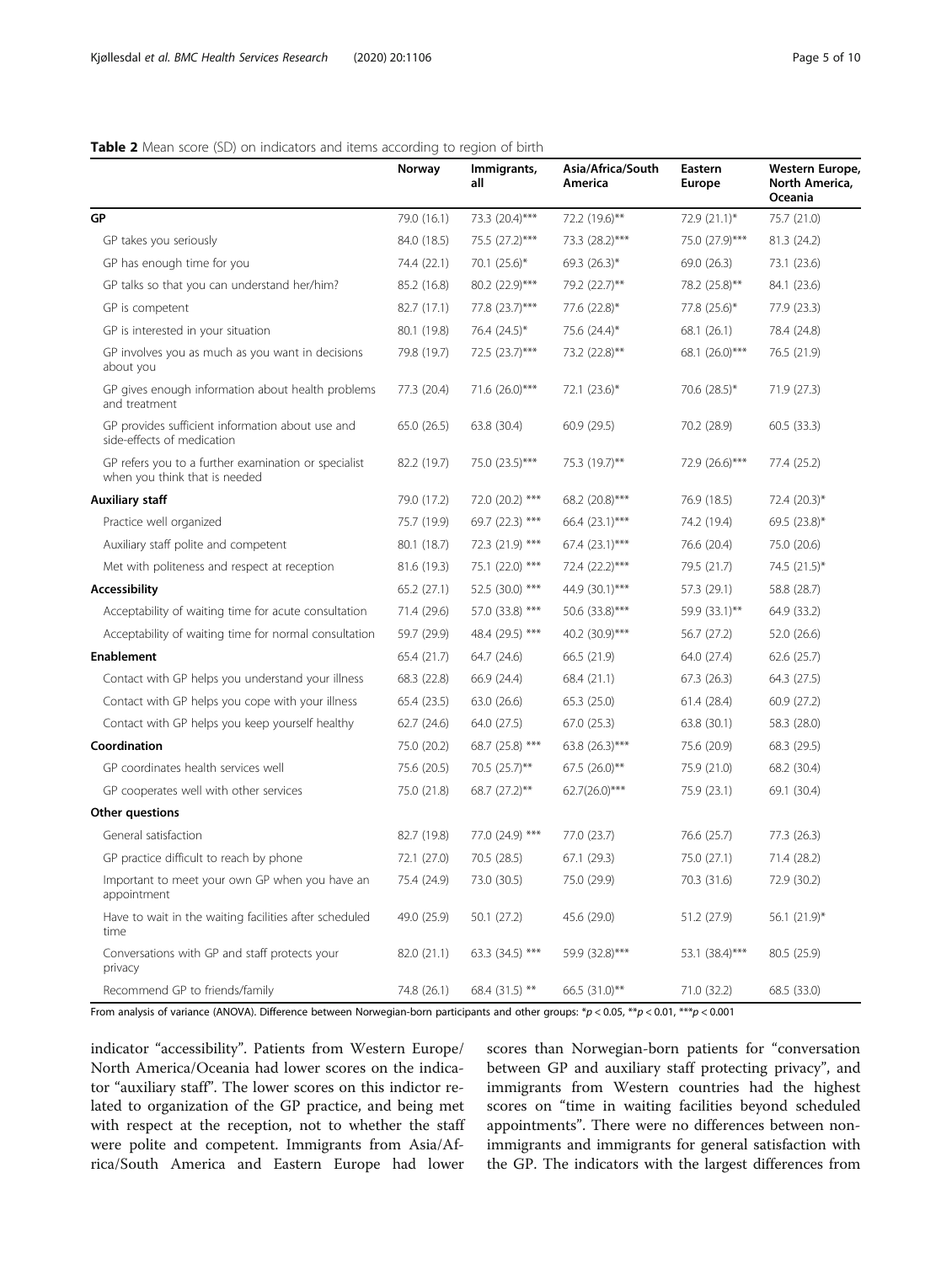Norwegian-born patients were accessibility (Asia/Africa/ South America) and "conversation between GP and auxiliary staff protecting privacy" (Asia/Africa/South America and Eastern Europe), the latter with a score 28.9 points lower for Eastern Europe.

The associations between indicators and region of origin found for unadjusted mean scores (in Table [2\)](#page-4-0) were significant even when adjusted for sex, age, physical and mental health, number of contacts with the GP and education in regression models (except auxiliary staff among Western Europe) (Table 3), although adjustments slightly attenuated most associations. In addition to these, immigrants from Eastern Europe had lower scores than non-immigrants on accessibility in two of three regression models. Associations between region of origin and single questions not included in indexes also remained significant in fully adjusted models (Table [4](#page-6-0)). In addition, immigrants from Eastern Europe had lower scores for general satisfaction in the full model, and immigrants from Asia/Africa/South America when adjusted for sex and age only. Multilevel regressions with adjustments for the GP practice level gave the same overall results (results not shown here).

All five indicators of patient experiences were significantly correlated with general satisfaction with the GP in all groups of country of origin (Table [5\)](#page-7-0), with strongest correlations for the indicator "GP" and weakest correlations for "accessibility". The importance of each indicator varied somewhat between groups. "Auxiliary staff"

B-coefficients and 95% confidence intervals

Immigrants, all

Eastern Europe

Asia/Africa/South America

had a weaker correlation with general satisfaction among patients from Eastern Europe than those born in Norway. "Enablement" was more important for general satisfaction among all groups of immigrants than among those born in Norway. "Coordination" had a weaker correlation with general satisfaction among immigrants from Asia/Africa/South America and a stronger correlation among immigrants from Eastern Europe.

The free-text fields for further comments were used by 54 (24%) patients with immigrant background. Regarding experiences with the GP/GP practice, 40% were positive, 20% were negative, 22% were neutral and 18% both positive and negative. The content analysis identified the following themes or domains most commonly addressed: accessibility, communication and relational aspects and professionalism. The positive comments most commonly expressed general satisfaction with the GP. The negative comments mostly regarded long waiting times and also poor communication. One participant commented "My doctor is always 45 minutes late, and is always in a hurry." Another wrote "My doctor never gives me any explanation what to do. I feel visiting the doctor gives me very little every time I am there." When asked about wishes for the GP scheme in the future, some wanted it to continue as it is, and a few mentioned better communication with patients and improvement in waiting times. In comparison,  $34\%$  ( $N = 693$ ) of the total sample provided an open-ended comment, of which 32% were positive, 25% were negative, 30% were neutral and

Table 3 Associations between region of birth and index for experiences with general practice. Reference category: Norway

GP **Auxiliary staff** Accessibility **Enablement** Coordination

Model 1 −5.79 (−8.24, −3.34)\*\*\* −5.54 (−8.10, −2.98)\*\*\* −13.11 (−17.16, −9.05)\*\*\* −0.47 (−3.02, 2.89) −5.65 (−8.99, 2.31)\*\* Model 2 - 5.00 (- 7.47, - 2.54)\*\*\* - 5.37 (- 7.99, - 2.76)\*\*\* -13.03 (- 17.17, 8.89)\*\*\* 0.31 (-3.08, 3.69) - 4.27 (- 7.27, - 0.91)\*\* Model 3 − 4.87 (− 7.33, − 2.42)\*\*\* − 5.00 (− 7.61, − 2.40)\*\*\* − 12.80 (− 16.94, − 8.67)\*\*\* 1.12 (− 2.43, 4.48) − 3.89 (− 7.24, 0.54)\*

Model 1 −6.93 (− 10.41, − 3.45)\*\*\* − 9.09 (− 12.8, − 5.39)\*\*\* −20.95 (− 26.9, − 14.96)\*\*\* 1.56 (− 3.27, 6.39) − 10.44 (− 15.18, − 5.70)\*\*\* Model 2 −5.86 (− 9.44, − 2.34)\*\* −8.90 (− 12.6, − 5.11)\*\*\* −20.55 (− 26.67, − 14.46)\*\*\* 2.64 (− 2.26, 7.53) − 7.96 (− 12.75, − 3.17)\*\* Model 3 -5.51 (- 9.03, - 1.99)\*\* -8.49 (- 12.26, - 4.72)\*\*\* -19.73 (- 25.84, - 13.61)\*\*\* 3.58 (- 1.25, 8.41) -7.36 (- 12.13, - 2.58)\*\*

| From linear regressions. Model 1: adjusted for sex and age-group. Model 2: additionally adjusted for self-rated physical and mental health and having a chronic<br>condition. Model 3: additionally adjusted for number of contacts during last 24 months and education |                                          |                                |                                 |                                                  |                                                      |  |  |
|-------------------------------------------------------------------------------------------------------------------------------------------------------------------------------------------------------------------------------------------------------------------------|------------------------------------------|--------------------------------|---------------------------------|--------------------------------------------------|------------------------------------------------------|--|--|
|                                                                                                                                                                                                                                                                         | Model 3 $-1.97$ ( $-6.45$ , 2.51)        | $-4.71$ ( $-9.47$ , 0.05)      | $-6.88$ ( $-14.40$ , 0.65)      |                                                  | $-0.33$ ( $-6.47$ , 5.82) $-4.94$ ( $-11.34$ , 1.45) |  |  |
|                                                                                                                                                                                                                                                                         | Model 2 $-1.71$ ( $-6.21$ , 2.78)        | $-4.85$ ( $-9.62$ , $-0.07$ )* | $-6.24$ ( $-13.80$ , 1.31)      |                                                  | $-0.85$ ( $-7.14$ , 5.38) $-4.93$ ( $-11.35$ , 1.49) |  |  |
|                                                                                                                                                                                                                                                                         | Model $1 -3.11 (-7.62, 1.40)$            | $-5.43$ ( $-10.1$ , $-0.71$ )* | $-6.48$ ( $-13.86$ , 0.90)      |                                                  | $-2.70$ ( $-8.87$ , 3.47) $-6.33$ ( $-12.73$ , 0.08) |  |  |
|                                                                                                                                                                                                                                                                         | Western Europe, North America, Oceania   |                                |                                 |                                                  |                                                      |  |  |
|                                                                                                                                                                                                                                                                         | Model 3 $-6.41$ ( $-10.51$ , $-2.32$ )** | $-0.38$ ( $-4.73$ , 3.98)      | $-8.94$ ( $-15.82$ , $-2.05$ )* | $-0.78$ ( $-6.41$ , 4.83) 1.40 ( $-3.90$ , 6.70) |                                                      |  |  |
| Model 2                                                                                                                                                                                                                                                                 | $-6.64$ (-10.77, -2.52)**                | $-0.86$ ( $-5.25$ , 3.52)      | $-9.03$ (-15.95, -2.12)*        | $-1.84$ ( $-7.54$ , 3.87)                        | $0.88(-4.45, 6.21)$                                  |  |  |
| Model 1                                                                                                                                                                                                                                                                 | $-6.30$ (-10.40, -2.19)**                | $-0.64$ ( $-4.94$ , 3.67)      | $-8.51$ ( $-15.29$ , $-1.73$ )* | $-1.11$ ( $-6.81$ , 4.59) 1.12 ( $-4.19$ , 6.44) |                                                      |  |  |

Difference between group and Norwegian-born participants: \*p < 0.05, \*\*p < 0.01, \*\*\*p < 0.001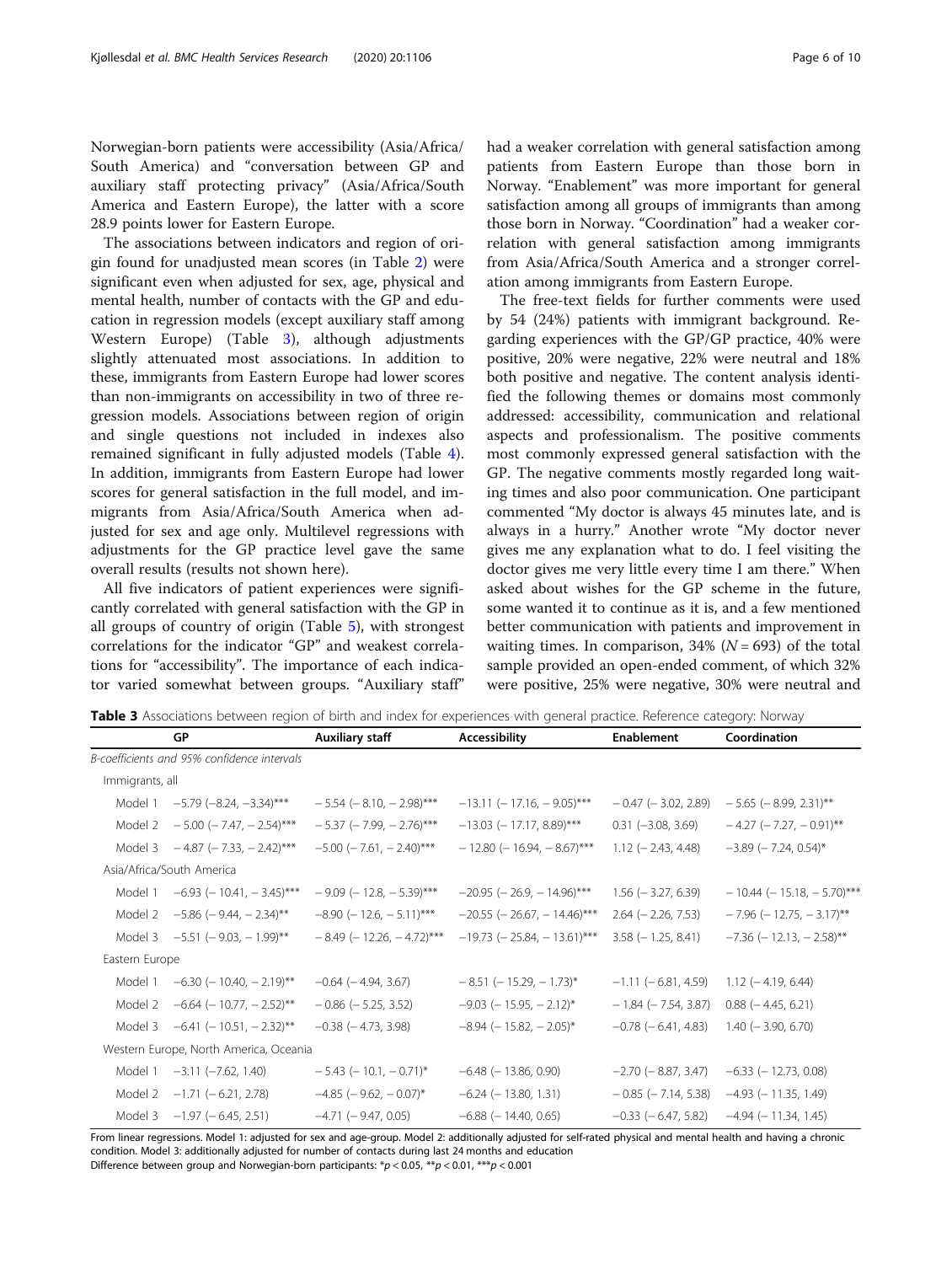<span id="page-6-0"></span>

|                           | satisfaction<br>General                                                                                                               | phone<br>GP practice<br>difficult to<br>reach by | own GP when you have<br>Important to meet your<br>an appointment                        | waiting facilities after<br>Have to wait in the<br>scheduled time | GP and staff protects<br>Conversations with<br>your privacy                                                                                           | GP to friends/<br>Recommend<br>family |
|---------------------------|---------------------------------------------------------------------------------------------------------------------------------------|--------------------------------------------------|-----------------------------------------------------------------------------------------|-------------------------------------------------------------------|-------------------------------------------------------------------------------------------------------------------------------------------------------|---------------------------------------|
|                           | B-coefficients and 95% confidence intervals                                                                                           |                                                  |                                                                                         |                                                                   |                                                                                                                                                       |                                       |
| Immigrants, all           |                                                                                                                                       |                                                  |                                                                                         |                                                                   |                                                                                                                                                       |                                       |
| Model 1                   | $-5.58$ ( $-8.58$ , $-2.57$ )***                                                                                                      | $0.47 (-3.58, 4.52)$                             | $-0.28$ ( $-3.87$ , 3.31)                                                               | 4.09 (0.32, 7.85)*                                                | $-19.57$ (-23.10, -16.03)***                                                                                                                          | $-6.34$ (-10.46, -2.23)**             |
| Model 2                   | $-4.58$ ( $-7.62$ , $-1.53$ )***                                                                                                      | $1.10 (-3.01, 5.22)$                             | $-0.49(-4.11, 3.13)$                                                                    | 4.73 (0.88, 8.58)*                                                | $-19.28$ (-22.83, -15.74)***                                                                                                                          | $-5.49(-9.68, -1.30)$ *               |
| Model 3                   | $-4.11 (-7.13, -1.09)$ **                                                                                                             | $1.36 (-2.77, 5.48)$                             | $0.28 (-3.30, 3.86)$                                                                    | $5.14(1.28, 9.00)$ **                                             | $-19.67$ ( $-23.21$ , $-16.13$ )***                                                                                                                   | $-4.86$ $(-9.03, -0.70)$ *            |
| Asia/Africa/South America |                                                                                                                                       |                                                  |                                                                                         |                                                                   |                                                                                                                                                       |                                       |
| Model 1                   | $-5.46 (-9.80, -1.12)^*$                                                                                                              | $-2.50 (-8.30, 3.30)$                            | $2.40 (-3.18, 7.78)$                                                                    | $0.49$ (-5.06, 6.03)                                              | $-23.29(-28.22, -18.37)$ ***                                                                                                                          | $-8.20(-14.12, -2.28)$ **             |
| Model 2                   | $-4.30(-8.70, 0.11)$                                                                                                                  | $-1.48$ (-7.38, 4.42)                            | $1.42$ (-3.84, 6.69)                                                                    | $1.49 (-4.18, 7.17)$                                              | $-22.66$ (-27.60, -17.72)***                                                                                                                          | $-7.47$ (-13.52, -1.42)*              |
| Model 3                   | $-3.73(-8.09, 0.63)$                                                                                                                  | $-1.56 (-7.48, 4.36)$                            | $2.08 (-3.12, 7.29)$                                                                    | $1.74 (-3.93, 7.40)$                                              | $-22.46$ (-23.21, -16.13)***                                                                                                                          | $-6.61(-12.61, -0.61)^*$              |
| Eastern Europe            |                                                                                                                                       |                                                  |                                                                                         |                                                                   |                                                                                                                                                       |                                       |
| Model 1                   | $-5.92(-11.00, -0.84)$ *                                                                                                              | $5.09 (-1.91, 12.08)$                            | $3.20 (-9.21, 2.82)$                                                                    | $5.39 (-1.08, 11.86)$                                             | $-30.07$ (-35.90, -24.25)***                                                                                                                          | $-3.79(-10.84, 3.25)$                 |
| Model 2                   | $-6.08$ ( $-11.29$ , $-0.95$ )*                                                                                                       | $5.40 (-1.71, 12.50)$                            | $-3.26 (-9.28, 2.77)$                                                                   | $5.78 (-0.82, 12.38)$                                             | $-30.53$ (-36.34, -24.72)***                                                                                                                          | $-4.01(-11.11, 3.10)$                 |
| Model 3                   | $-5.50$ (-10.57, -0.42)*                                                                                                              | $6.02 (-1.08, 13.12)$                            | $-2.13(-8.03, 3.78)$                                                                    | $6.34 (-0.26, 12.94)$                                             | $-31.18 (-36.98, -25.37)$ ***                                                                                                                         | $-3.05(-10.10, 4.01)$                 |
|                           | Western Europe, North America, Oceania                                                                                                |                                                  |                                                                                         |                                                                   |                                                                                                                                                       |                                       |
| Model 1                   | $-5.09 (-10.54, 0.37)$                                                                                                                | $0.43$ ( $-7.27$ , 8.13)                         | $-0.59(-7.03, 5.85)$                                                                    | 8.58 (1.72, 15.45)*                                               | $-2.17 (-8.17, 3.84)$                                                                                                                                 | $-5.79(-13.24, 1.66)$                 |
| Model 2                   | $-3.32(-8.83, 2.18)$                                                                                                                  | $0.64$ (-7.13, 8.41)                             | $-0.05 (-6.49, 6.39)$                                                                   | 8.95 (2.00, 15.90)*                                               | $-1.93(-7.87, 4.01)$                                                                                                                                  | $-3.82(-11.41, 3.77)$                 |
| Model 3                   | $-3.16 (-8.62, 2.30)$                                                                                                                 | $0.88 (-6.90, 8.66)$                             | $-0.66$ ( $-5.69$ , 7.01)                                                               | $9.48$ $(2.51, 16.44)$ <sup>**</sup>                              | $-2.87(-8.79, 3.05)$                                                                                                                                  | $-3.57(-11.11, 3.98)$                 |
|                           | contacts during last 24 months and education. Difference between<br>From linear regressions. Model 1: adjusted for sex and age-group. |                                                  | group and Norwegian-born participants: $^*p$ < 0.05, $^{**}p$ < 0.01, $^{***}p$ < 0.001 |                                                                   | Model 2: additionally adjusted for self-rated physical and mental health and having a chronic condition. Model 3: additionally adjusted for number of |                                       |

| ì<br>ŕ<br>5<br>ë                                       |  |
|--------------------------------------------------------|--|
| ׇ֘֒                                                    |  |
| j<br>٢<br>Ć<br>1<br>$\overline{\phantom{a}}$           |  |
| ļ<br>l<br>I                                            |  |
| ι<br>t<br>i<br>ļ<br>j                                  |  |
| $\frac{1}{2}$<br>ī<br>Ò<br>۱<br>I<br>Ì<br>j<br>1<br>ţ  |  |
|                                                        |  |
| í<br>¢<br>$\overline{\phantom{a}}$<br>ý<br>i<br>ļ<br>׃ |  |
| ۱<br>Ì                                                 |  |
| ŕ                                                      |  |
| ¢<br>ï<br>l<br>í<br>i                                  |  |
| Ś                                                      |  |
|                                                        |  |
|                                                        |  |
|                                                        |  |
| j<br>l                                                 |  |
| Ì<br>١<br>ׇ֚֚֘֝֝<br>l<br>ļ                             |  |
| l<br>I                                                 |  |
|                                                        |  |
| Ï<br>$\overline{1}$<br>ť<br>í                          |  |
| d<br>í                                                 |  |
| Ξ<br>7<br>ļ                                            |  |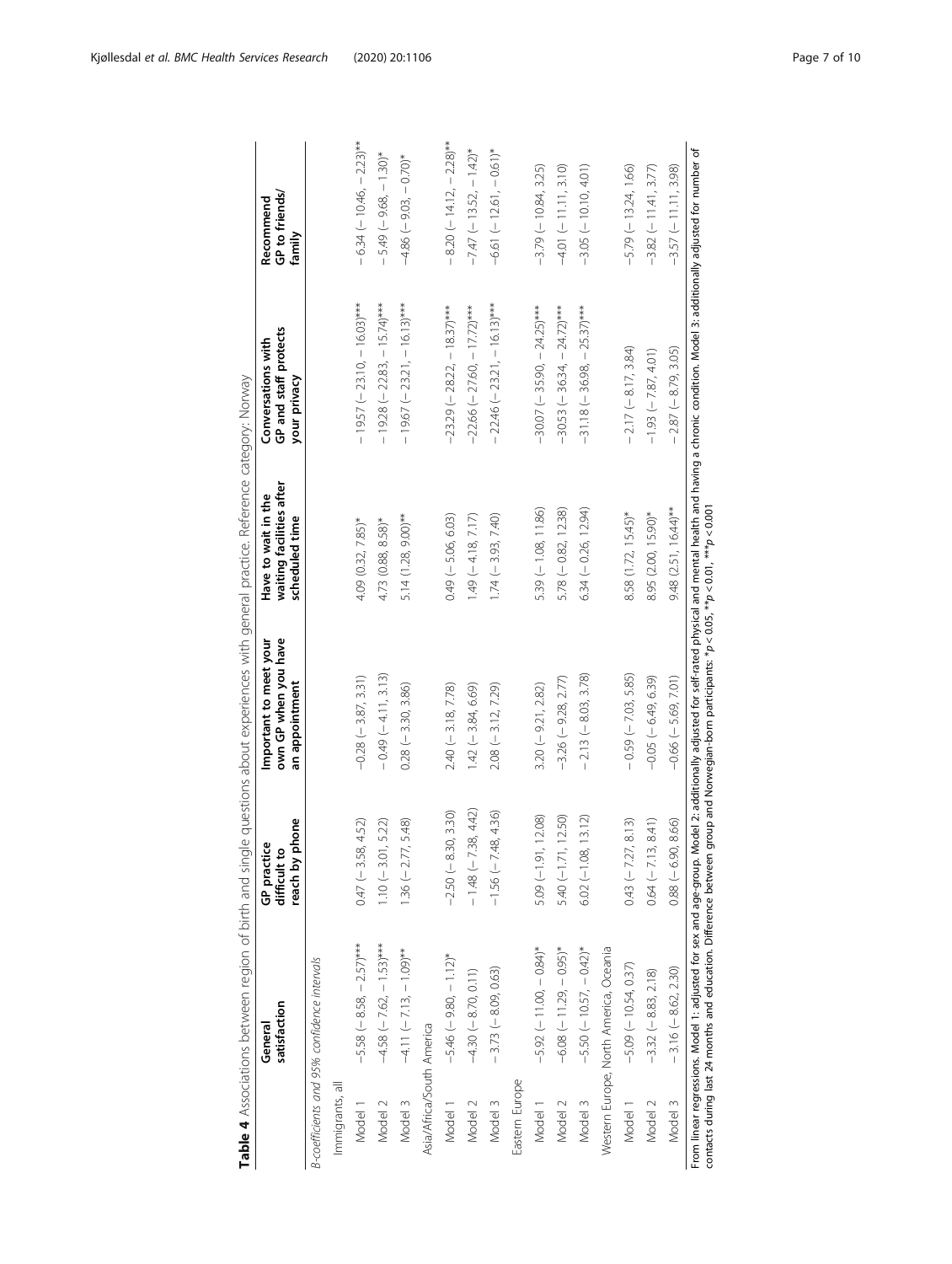<span id="page-7-0"></span>Table 5 Correlation between five indicators of patient satisfaction and general satisfaction with GP

|           | $\tilde{\phantom{a}}$  |               |            |              |
|-----------|------------------------|---------------|------------|--------------|
| GP        | <b>Auxiliary staff</b> | Accessibility | Enablement | Coordination |
| $0.81***$ | $0.48***$              | $0.40***$     | $0.66***$  | $0.66***$    |
| $0.78***$ | $0.36***$              | $0.36***$     | $0.74***$  | $0,54***$    |
| $0.86***$ | $0.37***$              | $0.37***$     | $0.79***$  | $0,69***$    |
| $0.85***$ | $0.30***$              | $0.30*$       | $0.78***$  | $0.79***$    |
|           |                        |               |            |              |

Pearson's correlation coefficient

 $*<sub>p</sub> < 0.05, **<sub>p</sub> < 0.01, **<sub>p</sub> < 0.001$ 

Bold numbers: correlations significantly different from Norway, tested by interaction in linear regressions

13% were both positive and negative [\[13\]](#page-9-0). The themes most commonly addressed were the same as among immigrant patients.

## **Discussion**

Immigrants from Asia/Africa/South America scored the GP and GP practice significantly poorer than nonimmigrants on most patient experience indicators. Immigrants from Eastern Europe were more similar to non-immigrants, but scored the GPs lower on the GP indicator and the single items on accessibility for acute consultations, protection of privacy and overall satisfaction with the GP (adjusted model). Immigrants from other parts of the world had experiences comparable to those born in Norway in most areas, except lower score on organization of GP practice and being met with respect at the reception.

Previous studies have reported differences according to immigrant background, and also ethnicity, in patient experiences and general satisfaction with the GP [\[7](#page-9-0)–[9](#page-9-0)], in line with our results. Low scores among immigrants from Asia/Africa/South America on items related to communication (such as GP talking so that you can understand him/her) correspond to difficulties in communication with the GP reported by Iranian, Turkish and Chilean immigrants in Sweden [[9](#page-9-0)], and among South Asian and Chinese respondents in the UK [\[6](#page-9-0)]. Poor communication was also a main domain raised by patients in free-text fields in the current study. Barriers related to language and communication in primary care are expressed in previous qualitative studies, e.g. among asylum seekers and refugees in the UK [[5](#page-9-0)].

Accessibility was another main issue raised by participants filling out the free-text fields, and patients from Asia/Africa/South America reported low scores on accessibility and waiting time. This corresponds to poor experiences with accessibility and waiting time reported among Turkish patients in Germany [\[8\]](#page-9-0). Immigrants from Eastern Europe had lower scores than patients born in Norway for the GP and for accessibility of acute consultations. Previous studies among Polish immigrants in Norway have reported challenges related to communication and language, and poor experiences with examinations and treatment [[16](#page-9-0)].

Immigrants' poor experiences in the health care system may be explained both by factors related to the immigrants and by factors in the health care system. Potential barriers within the health care system to high quality care to immigrants include discrimination [[5\]](#page-9-0), insufficient use of interpreters and limited knowledge among health workers about challenges that immigrants face. In quality improvement work, both factors related to immigrants and factors in the health care system are possible entry points for intervention. The results of the current study point towards the importance of language and communication. Interventions targeting the immigrant community could include implementing and testing incentives or programmes to improve host language skills and health literacy. Within the health services, one could implement and test programmes and incentives aimed at improving service quality for immigrants, e.g. by abating negative effects of poor language skills and poor health literacy. Raised awareness about immigrants' poorer experiences in the health care system, the role of health workers and potential discrimination in the health care system, is an important part of improving experiences among immigrants. A systematic review in the US showed an association between cultural competence training of health personnel and patient satisfaction among minority groups [\[17\]](#page-9-0). Measuring outcomes and experiences among immigrants might have an effect on awareness in itself. Norway has a clear political goal regarding equity in health services, and there are no substantial legal or economic barriers to access to health care. This indicates a need to work with quality improvement work from within the health care system.

Challenges especially important to some immigrants groups may include poor skills in the host language, low health literacy, lack of knowledge about the health system in the host country and cultural differences. Further, differences in expectations have been suggested as one reason for differences in patient-reported experiences [\[2](#page-9-0), [18\]](#page-9-0). For example, patients not knowing the guidelines on limiting the use of antibiotics may interpret a GP's refusal to prescribe antibiotics differently from patients who are familiar with this goal. In a qualitative study among Pakistani women in Norway, participants opined that Norwegian doctors do not prescribe medicines as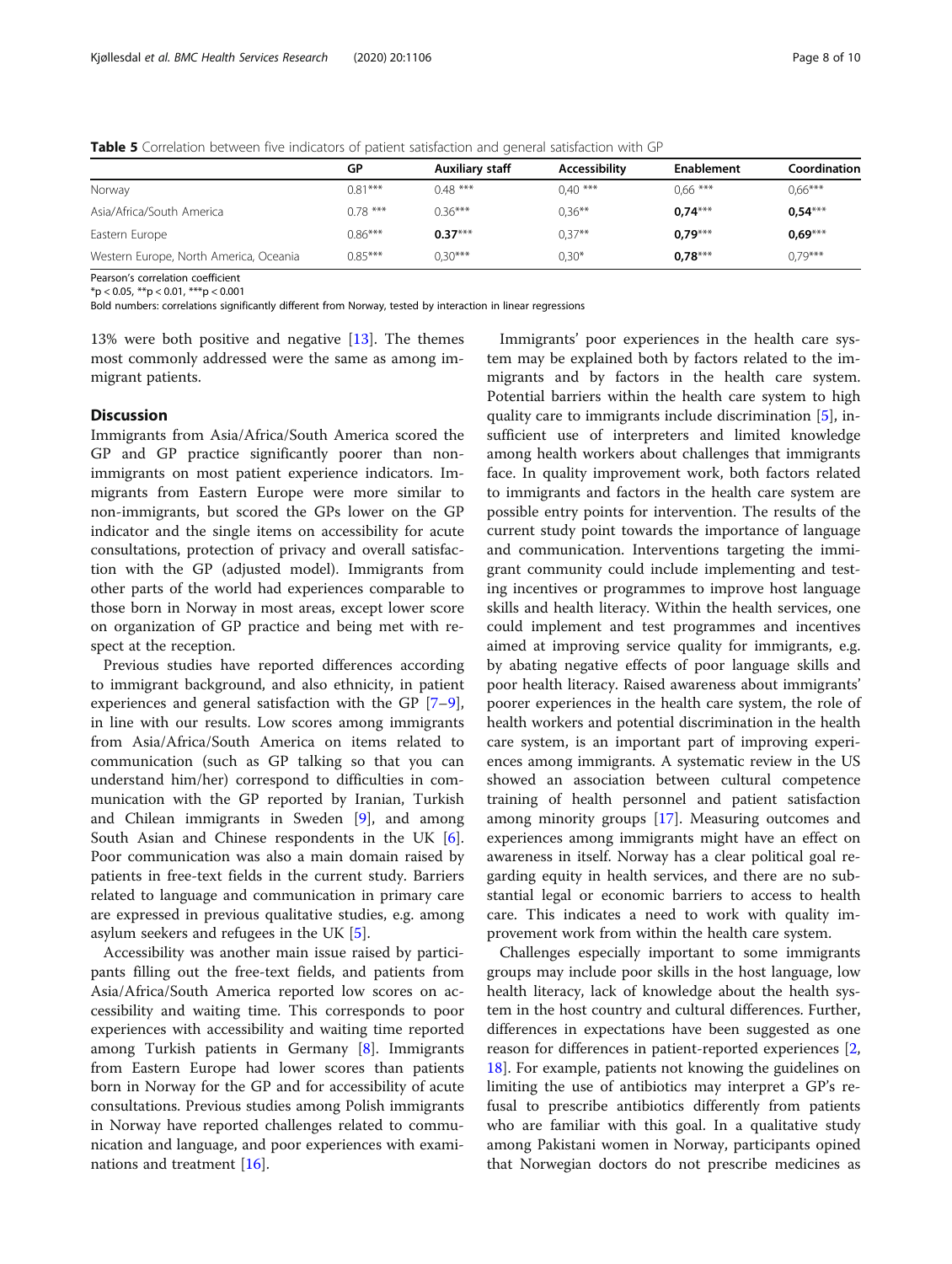often as they would like [[19](#page-9-0)]. Poor experiences with the health care system among Polish immigrants in Norway have been related to a more paternalistic GP role in Poland than in Norway  $[16]$  $[16]$  $[16]$ . It has been suggested that unfamiliarity with the Norwegian system, including rationales behind the treatment provided, correlates with low confidence in the system in this group. Previous studies have suggested lower expectations to the health system to explain higher satisfaction in some minority groups [\[2](#page-9-0)]. Immigrants in our sample were more highly educated than the general immigrant population in Norway, and we speculate that this relate to higher expectations, and thus lower satisfaction. The Norwegianborn in our study were also more highly educated than the general Norwegian population, thus should apply also to this group, and not so much to the differences between immigrants and Norwegian-born.

#### Strengths and limitations

This is the first study to explore patient experiences with the GP and GP practice in a national survey in Norway, in which experiences can be assessed according to region of origin. The questionnaire has been developed according to established procedures, as part of national measurements of health care quality [[13\]](#page-9-0). It was not however developed to fit, or tested among, immigrant populations, and we therefore do not know how the questions are interpreted by participants of various cultural and lingual backgrounds. Previous research have suggested that Asians' low extreme response tendency may explain ethnic differences seen in patient experiences [[3\]](#page-9-0). Other have demonstrated no differential item functioning and measurement equivalence between Whites and Asians in responses to experience scales [[20](#page-9-0), [21\]](#page-9-0), suggesting that lower scores among Asians reflect differences in care [[22\]](#page-9-0). No special measures were taken to include immigrants in the survey, as this was not one of its original aims.

There is a general tendency that persons with disadvantaged socioeconomic position, including low educational levels and low income, as well as immigrants, are underrepresented in Norwegian health surveys, and we expect this to occur in the present study as well. Moreover, we expect immigrants who are most distant from the health care system (i.e. low users) is particularly underrepresented. Compared to national numbers, the proportion of participants with primary education was low, and the proportion with higher university degrees was high in this study. The proportion of immigrants in the survey was 11%, compared to 14% in the population.

A larger proportion of participants from Asia/Africa/ South America and Eastern Europe than others reported having had their questionnaire filled out by a proxy, but well above 90% responded themselves. We do not have information about who these proxies were, but previous research suggests that they are most often close family members [[23\]](#page-9-0). Research has also shown that answers from proxies differ only slightly from patients' own answers [[24](#page-9-0)]. As the questionnaire was provided in the Norwegian language only, we have to assume that there is a selection of participants with reasonably fair Norwegian skills. We do not know whether language skills are associated with patient experiences with the GP in this study. One study among Turkish patients in Germany showed poorer experiences among patients with good or excellent German skills than among others [\[8](#page-9-0)], but this is solely one study and the generalizability to our context is uncertain. However, a link between language skills and the probability of non-response seems plausible; thus we could base our expectation on experiences with non-response modelling in the national patient experience program in Norway. This knowledge base shows slightly poorer scores when accounting for nonresponse.

The categories of region of origin were very broad, and include a large number of countries which probably vary in a range of measures, such as expectations of the Norwegian health system, health, cultural and linguistic backgrounds, reason for migration, socio-demographic factors and length of stay in Norway. Adjustments for age, sex, self-reported health and number of contacts with the GP slightly attenuated differences between groups, but made no notable changes to conclusions. In addition to more homogenous categories, we stress the importance of larger samples in future studies to improve precision and to achieve more robust sub-group analysis (for instance, immigrant group by gender, country of birth and age).

Open-ended comments were provided by a smaller proportion of respondents with immigrant background than other respondents. Content analysis identified common themes, but a higher proportion of the respondents with immigrant background gave comments classified as positive.

## Conclusions

Immigrants, and especially immigrants from Asia, Africa and South-America, reported poorer patient-reported experiences than the majority population. For countries with a substantial proportion of foreign-born patients in the health system, and with an aim to achieving equity in health services, immigrant background is an important parameter, both in research and in quality improvement work and monitoring. The results suggested that countries with large economic and cultural distances to the host country experienced the largest gap in patientreported experiences compared to the host population.